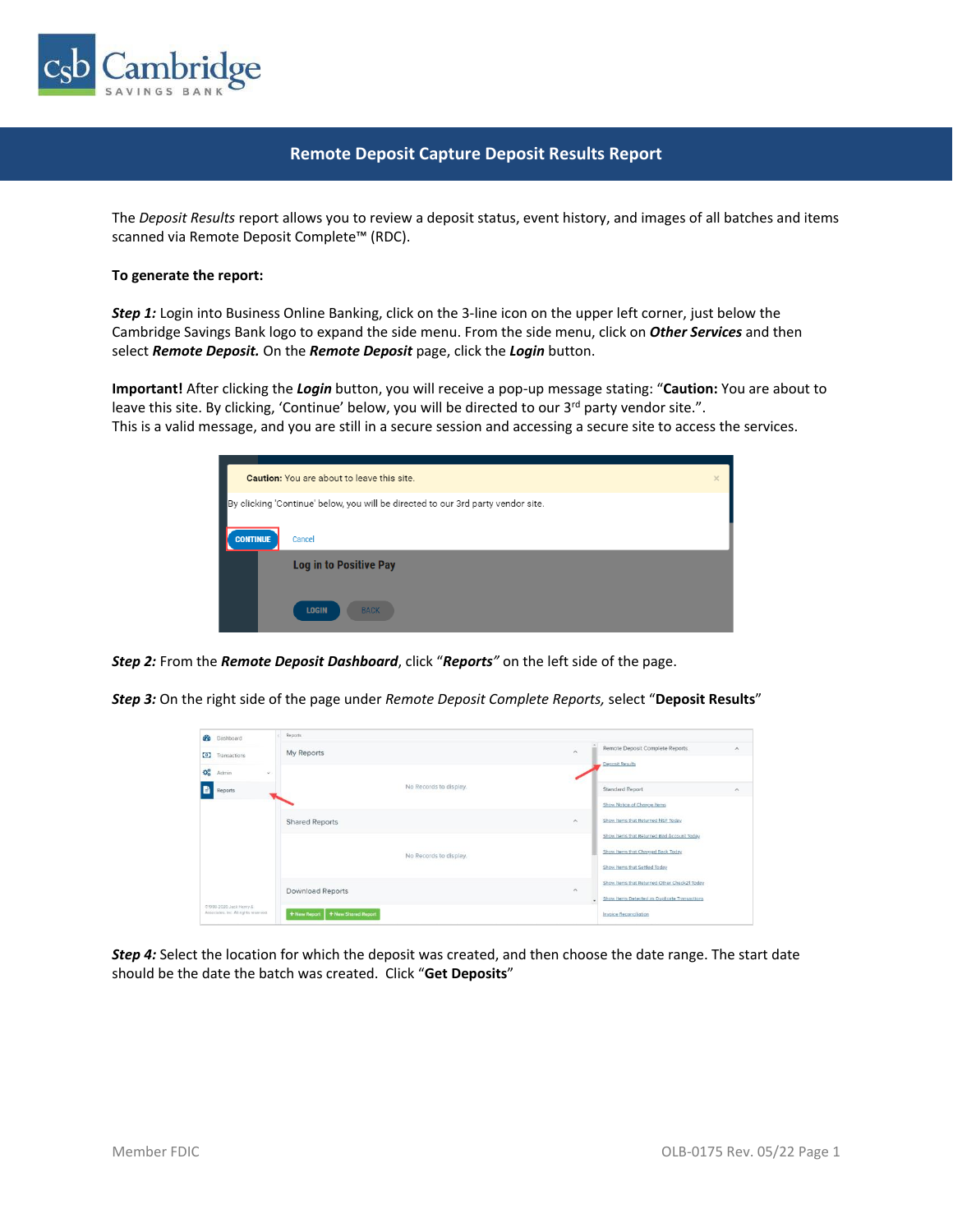

| Location            |   | Quick Pick        |              |
|---------------------|---|-------------------|--------------|
| <b>Waltham Demo</b> |   | Today             | $\checkmark$ |
| <b>Start Date</b>   |   | <b>Start Time</b> |              |
| Jun 23, 2020        | 鱛 | 12:00 AM          | $\checkmark$ |
| <b>End Date</b>     |   | <b>End Time</b>   |              |
| Jun 24, 2020        | 鯩 | 12:00 AM          | v            |

*Step 5:* The report will be delivered to review on screen. Click **in all ander Item Details to view individual items in** the deposit. Click under Deposit Details to see the event history for the batch, including deposits rejected upfront.

|                          | Deposits matching your search criteria: |                           |               |                   | Page 1 of 1<br>$\blacksquare$<br>工业之<br>出口<br>500 Per Page v<br>٥<br>Records 1 - 15 of 15 |                       |               |             |                   |                        |
|--------------------------|-----------------------------------------|---------------------------|---------------|-------------------|-------------------------------------------------------------------------------------------|-----------------------|---------------|-------------|-------------------|------------------------|
| Item<br><b>Details</b>   | <b>Deposit</b><br><b>Details</b>        | <b>Create Date</b>        | Location      | <b>Batch Type</b> | Description                                                                               | <b>Deposit Status</b> | Your<br>Count | Your Amount | Received<br>Count | <b>Received Amount</b> |
| 囜                        | ₿                                       | 05/10/2022 04:49:44 PM CT | CSB Test Acco | Mobile RDC        | User's Name                                                                               | Deposited             |               | \$1.15      |                   | \$1.15                 |
| $\overline{\phantom{a}}$ | $\triangleright$                        | 05/10/2022 04:49:11 PM CT | CSB Test Acco | Mobile RDC        | User's Name                                                                               | Deposited             |               | \$1.25      |                   | \$1.25                 |
| E                        | ₿                                       | 05/06/2022 04:48:40 PM CT | CSB Test Acco | Remote Deposit    | 16:48:29.5394116 5/6/2022 Deposit                                                         | Deposited With Adi    |               | \$2.10      |                   | \$1.10                 |
| $\overline{\phantom{a}}$ | ₿                                       | 05/06/2022 04:48:00 PM CT | CSB Test Acco | Remote Deposit    | 16:47:48.4924644 5/6/2022 Depo                                                            | Rejected              |               | \$1.35      |                   | \$1.35                 |
| E                        | ⊳                                       | 05/06/2022 04:47:03 PM CT | CSB Test Acco | Remote Deposit    | 16:46:44.3517054 5/6/2022 Deposit   Deposited                                             |                       |               | \$2.25      |                   | \$2.25                 |

## **Deposit Results Report Field Descriptions**

Below are descriptions of the fields on the *Deposit Results Report*

| <b>Field Name</b>      | <b>Description</b>                                                                                                                                                                                                                                                       |
|------------------------|--------------------------------------------------------------------------------------------------------------------------------------------------------------------------------------------------------------------------------------------------------------------------|
| <b>Item Details</b>    | Click View under this column to see a list of items and their current<br>status.                                                                                                                                                                                         |
| Deposit Details        | View to see the event history for the batch, including deposits<br><b>Click</b><br>rejected upfront.                                                                                                                                                                     |
| Create Date            | The date the batch was created.                                                                                                                                                                                                                                          |
| Location               | The account into which the deposit is being sent.                                                                                                                                                                                                                        |
| <b>Batch Type</b>      | The function used to create the deposit. Remote Deposit will be appear if<br>the check(s) were deposited using an Desktop Remote Deposit scanner.<br>Mobile RDC will appear if the check was deposited using a mobile device via<br>the CSB Business Mobile Banking app. |
| Description            | For deposits completed using a Desktop Remote Deposit scanner a time and<br>date stamp will appear. For deposit completed using a mobile device via the<br>CSB Business Mobile Banking app, the name of the user that initiated the<br>deposit will appear.              |
| Deposit Account        | The account number for the account into which the deposit is being sent. A<br>deposit with multiple items that uses more than one deposit account will<br>appear as Multiple.                                                                                            |
| <b>Deposit Status</b>  | Current status of the batch                                                                                                                                                                                                                                              |
| <b>Your Count</b>      | Control count entered by the user when the batch was opened.                                                                                                                                                                                                             |
| <b>Received Count</b>  | Control amount entered by the user when the batch was opened.                                                                                                                                                                                                            |
| <b>Received Amount</b> | Amount of deposit received by the system.                                                                                                                                                                                                                                |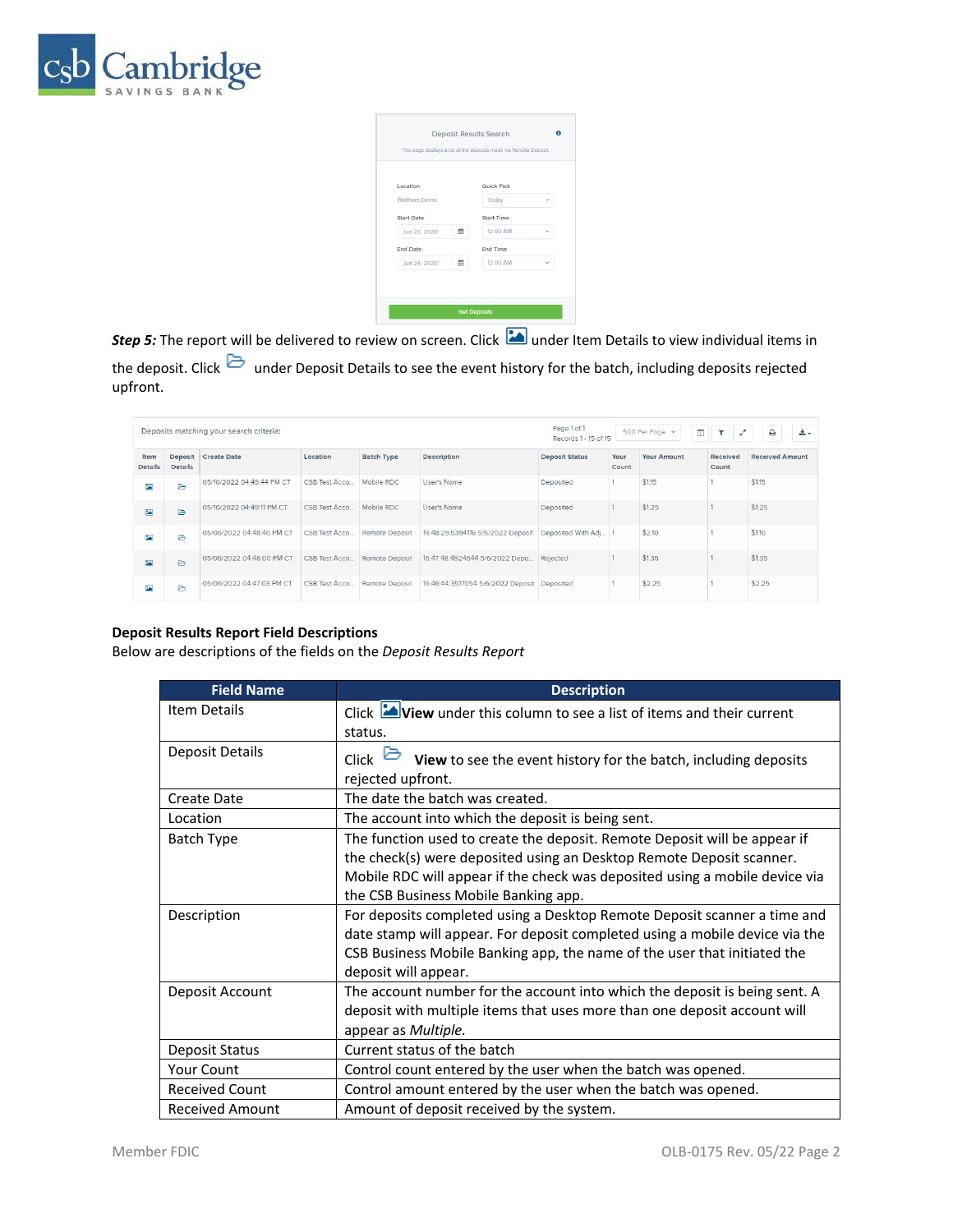

| <b>Field Name</b>           | <b>Description</b>                                                  |
|-----------------------------|---------------------------------------------------------------------|
| <b>ACH Deposit Date</b>     | Not Applicable                                                      |
| <b>ACH Deposit Count</b>    | Not Applicable                                                      |
| <b>CS21 Deposit Date</b>    | Date Check 21 (C21) items will be deposited.                        |
| CS21 Deposit Count          | The number of items that will deposit as Check 21 (C21)             |
| <b>CS21 Deposit Amount</b>  | The total amount of items that will deposit as Check 21 (C21).      |
| <b>Total Deposit Count</b>  | The total count of items that will be deposited for Check 21 (C21). |
| <b>Total Deposit Amount</b> | The total amount of Check 21 (C21) items that will be deposited.    |

#### **Deposit Status Definitions**

Knowing the status of a batch is important to the batch processing. A batch can be in any of the statuses listed below.

| <b>Deposit Status</b>  | <b>Definition</b>                                                             |
|------------------------|-------------------------------------------------------------------------------|
| Approved               | The transaction has been verified and will be processed at the next cutoff    |
|                        | time.                                                                         |
| Deleted                | The entire deposit has been deleted by someone in your organization prior     |
|                        | to closing it. The deposit may not be deleted once it has been closed. None   |
|                        | of the items will be sent to transaction processing.                          |
| Deposited              | All items have been processed successfully, and the deposit is in balance     |
|                        | with no discrepancies or errors. These items are now in the Approved status,  |
|                        | and an email notification has been sent.                                      |
| Deposited with         | One or more of the items within this deposit caused an adjustment to the      |
| Adjustment             | total deposit amount. The transactions have been sent to transaction          |
|                        | processing with the adjusted deposit amount. An email notification has been   |
|                        | sent.                                                                         |
| Open for Scanning      | A deposit has been created and is open to scan. Items can be scanned into     |
|                        | this deposit until it is closed.                                              |
| <b>Partial Deposit</b> | One or more of the items was removed from the deposit due to a duplicate      |
|                        | or rejected item. The deposit has been sent to transaction processing with    |
|                        | the deposit total minus the items that will not be processed. An email        |
|                        | notification has been sent.                                                   |
| Rejected               | This deposit status indicates the entire deposit has been rejected. A deposit |
|                        | is rejected when the adjustment amount exceeds the adjustment limit           |
|                        | assigned by the bank or when all items within the deposit are rejected        |
|                        | possibly due to all being duplicates.                                         |
| Submitted              | This deposit status indicates the deposit has been closed and the items are   |
|                        | being reviewed for accuracy and errors. Once finished, the status of the      |
|                        | items will change to one of the statuses defined previously.                  |

# **Item Status Descriptions**

Similar to the batch itself, the individual items within a batch will go through various statuses. An item can be in any of the statuses listed below.

| <b>Item Status</b> | <b>Definition</b>                                                            |
|--------------------|------------------------------------------------------------------------------|
| Deposited          | The item has gone through the keying and balancing process and will be in    |
|                    | approved status until the next scheduled cutoff time.                        |
| Error              | The item encountered an error and will need to be rescanned in a new         |
|                    | batch.                                                                       |
| Duplicate          | The item was sent to transaction processing and rejected as a duplicate. The |
|                    | item will not be processed with this batch/deposit.                          |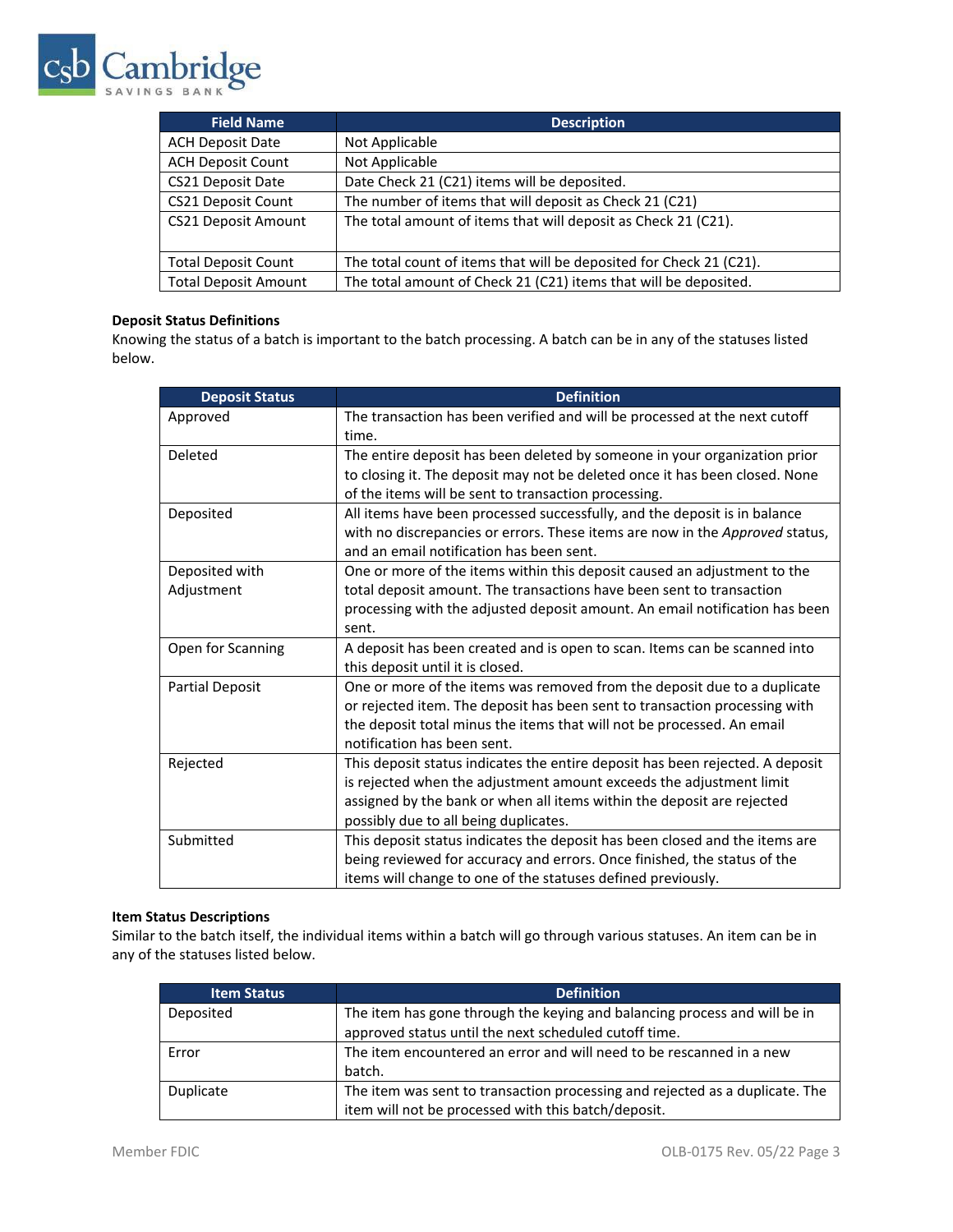

| <b>Item Status</b> | <b>Definition</b>                                                            |
|--------------------|------------------------------------------------------------------------------|
| In Review          | The item was flagged to ensure that the amount and MICR line are correct.    |
|                    | The status will change once the corrections are made.                        |
| Needs Rescan       | The item has a poor image quality or is a partial image. The batch/deposit   |
|                    | will be re-opened so that you can rescan this item again in order for the    |
|                    | batch/deposit to be processed.                                               |
| Open               | The item was scanned with no problems in an open deposit. Once the           |
|                    | deposit status becomes Deposited, the item will be sent to transaction       |
|                    | processing.                                                                  |
| Rejected           | The item has been rejected because it is a duplicate, has bad image quality, |
|                    | or cannot process through RDC (such as foreign checks.)                      |

## **Viewing a List of Items in Your Deposit:**

*Step 1:* To see the list of items in the batch, click **View** under the *Item Details* column.

| Item<br><b>Details</b>  | Deposit<br><b>Details</b> | <b>Create Date</b>        | Location   |
|-------------------------|---------------------------|---------------------------|------------|
| 巫                       |                           | 06/05/2020 11:24:48 AM CT | Waltham De |
| $\overline{\mathbf{z}}$ | ⊳                         | 06/05/2020 11:22:40 AM CT | Waltham De |

**Step 2:** A list of items will appear, as shown below. Under the *Deposit Item* column, click **View** to see the event history of the item.

| Items in Deposit 12:44:38.5135550 6/5/2020 Deposit Totaling \$3.00 |                |            |            | Page 1 of 1<br>Records 1 - 2 of 2 | 25 Per Page v        | ₿<br>v.                         | 出口      |        |            |
|--------------------------------------------------------------------|----------------|------------|------------|-----------------------------------|----------------------|---------------------------------|---------|--------|------------|
| Item<br><b>Details</b>                                             | Check<br>Image | Sequence # | Item Date  | <b>Status</b>                     | <b>Customer Name</b> | Routing / Account #             | Check # | Amount | Deposit As |
| 囜                                                                  | E.             |            | 06/05/2020 | Deposited                         |                      | the contract of the contract of | 001248  | \$1.00 | Check 21   |
| 囜                                                                  | E-3            |            | 06/05/2020 | Deposited                         |                      |                                 | 001247  | \$2.00 | Check 21   |

*Step 3:* The details of the items will appear. Click **Show Events** to see the activity for individual items, as shown.

| Reports / Deposit Results / Item Details / Batch Details |        |   |             |                    |  |  |  |  |
|----------------------------------------------------------|--------|---|-------------|--------------------|--|--|--|--|
| <b>Batch Item Details</b>                                |        | ₿ | Show Events | <b>Hide Events</b> |  |  |  |  |
| Sequence #:                                              |        |   |             |                    |  |  |  |  |
| Routing / Account #:                                     |        |   |             |                    |  |  |  |  |
| Check #:                                                 | 001248 |   |             |                    |  |  |  |  |
| Amount:                                                  | \$1.00 |   |             |                    |  |  |  |  |